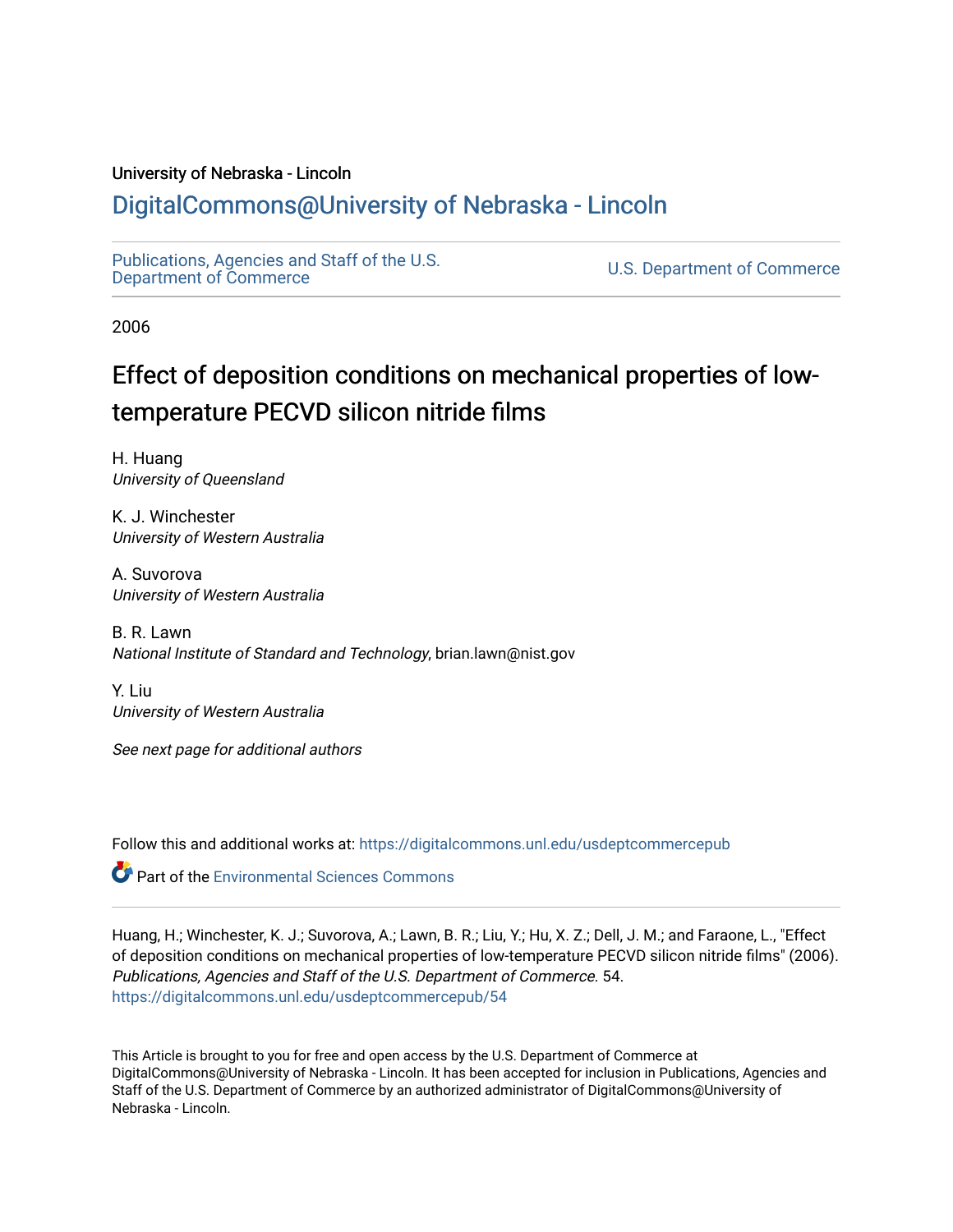## Authors

H. Huang, K. J. Winchester, A. Suvorova, B. R. Lawn, Y. Liu, X. Z. Hu, J. M. Dell, and L. Faraone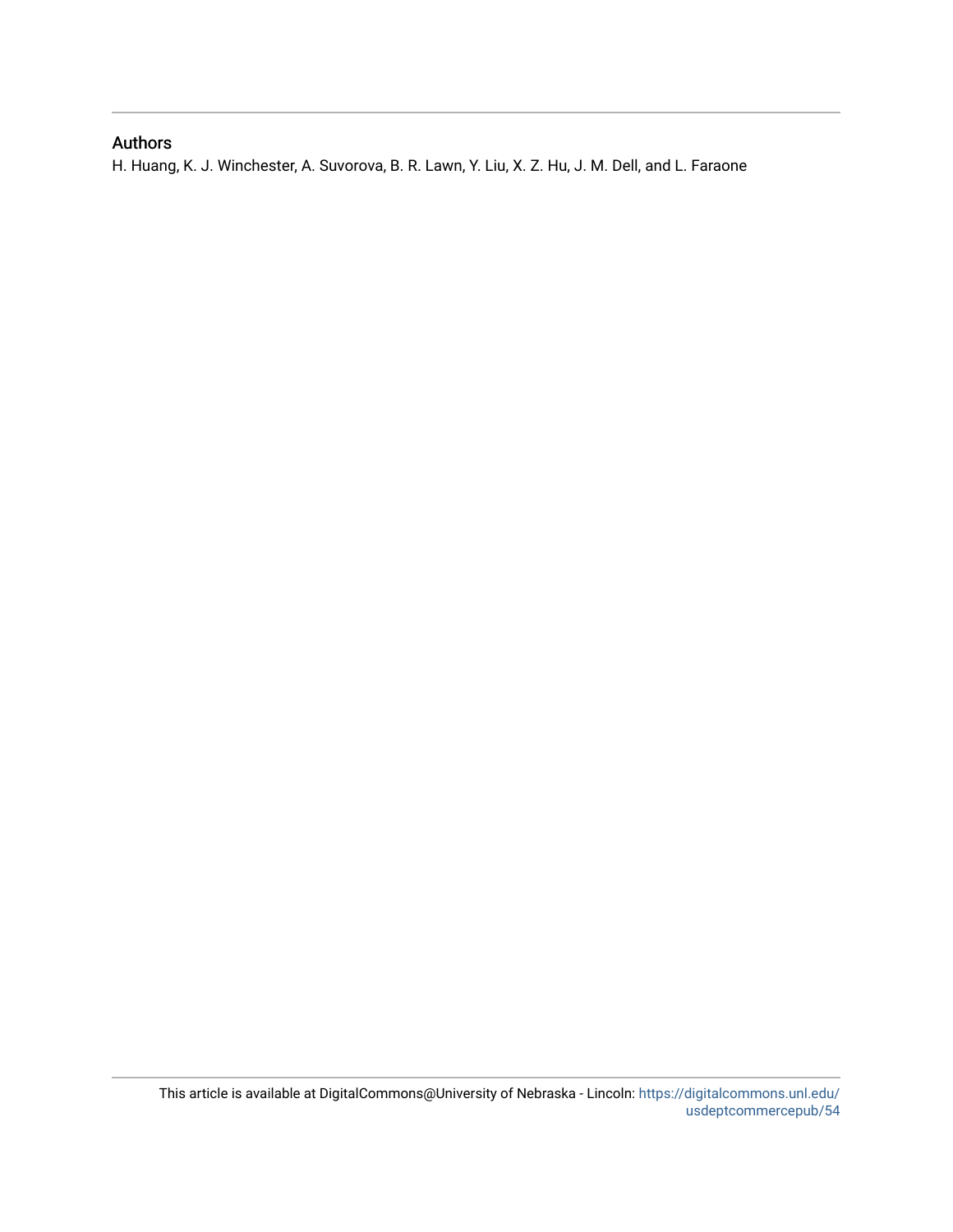

Materials Science and Engineering A 435–436 (2006) 453–459



www.elsevier.com/locate/msea

# Effect of deposition conditions on mechanical properties of low-temperature PECVD silicon nitride films

H. Huang  $a,*, K, J$ . Winchester  $b, A$ . Suvorova<sup>c</sup>, B.R. Lawn <sup>e</sup>, Y. Liu<sup>d</sup>, X.Z. Hu<sup>d</sup>, J.M. Dell<sup>b</sup>, L. Faraone<sup>b</sup>

<sup>a</sup> *School of Engineering, The University of Queensland, Brisbane, Qld 4072, Australia*

<sup>b</sup> *School of Electrical, Electronic and Computer Engineering, The University of Western Australia, Perth, WA 6009, Australia*

<sup>c</sup> *Centre for Microscopy and Microanalysis, The University of Western Australia, Perth, WA 6009, Australia*

<sup>d</sup> *School of Mechanical Engineering, The University of Western Australia, Perth, WA 6009, Australia*

<sup>e</sup> *Materials Science and Engineering Laboratory, National Institute of Standard and Technology, Gaithersberg, MD 20899-8500, USA*

Received 25 May 2006; received in revised form 7 July 2006; accepted 7 July 2006

#### **Abstract**

The effect of deposition conditions on characteristic mechanical properties – elastic modulus and hardness – of low-temperature PECVD silicon nitrides is investigated using nanoindentation. It is found that increase in substrate temperature, increase in plasma power and decrease in chamber gas pressure all result in increases in elastic modulus and hardness. Strong correlations between the mechanical properties and film density are demonstrated. The silicon nitride density in turn is shown to be related to the chemical composition of the films, particularly the silicon/nitrogen ratio.

© 2006 Elsevier B.V. All rights reserved.

*Keywords:* Elastic modulus; Hardness; PECVD; Silicon nitride; Thin film; Nanoindentation

#### **1. Introduction**

Silicon nitride thin films fabricated by plasma enhanced chemical vapor deposition (PECVD) have been widely used in semiconductor industry as passivation layers, diffusion barriers, gate dielectrics and isolation material [\[1,2\].](#page-7-0) More recently, the application of silicon nitride thin films has been extended to structural materials in micro-electro-mechanical systems (MEMS) devices, e.g., support structures for tunable mirrors in Fabry–Perot filters [\[3,4\]. P](#page-8-0)ECVD processes enable the deposition of silicon nitride thin films at much lower temperatures than those deposited by low-pressure chemical vapor deposition (LPCVD). Low-temperature deposition is of particular significance in the fabrication of MEMS devices that are temperature sensitive and relatively free of residual stresses.

While low-temperature deposition is a major advantage of the PECVD process, the silicon nitride thin films produced tend to be non-stoichiometric, i.e.,  $\text{SiN}_x$  with  $x \neq 4/3$  [\[5–7\]. T](#page-8-0)he actual

0921-5093/\$ – see front matter © 2006 Elsevier B.V. All rights reserved. doi[:10.1016/j.msea.2006.07.015](dx.doi.org/10.1016/j.msea.2006.07.015)

composition of the films can be varied within certain range by adjusting the deposition conditions, including reactant gas mixing ratio and pressure, substrate temperature and plasma power [\[8–10\].](#page-8-0) The films may also contain hydrogen due to the gas chemistry used for deposition [\[11\].](#page-8-0) Mechanical properties are significantly influenced by the deposition conditions, and can be considerably different from those of their bulk material counterpart [\[12\].](#page-8-0) Mechanical characterization of thin films is therefore essential in gauging the potential structural integrity and performance in MEMS devices. In the past two decades, instrumented nanoindentation has attracted the attention of researchers as a simple, relatively non-invasive means of quantifying basic mechanical properties, specifically elastic modulus and hardness, of thin films on substrates [\[13–16\].](#page-8-0) Such an approach is especially well suited to determine the role of key deposition variables, such as substrate temperature, plasma power and chamber gas composition and pressure.

Accordingly, in this study an experimental investigation is made of mechanical properties of PECVD  $\text{SiN}_x$  thin films using nanoindentation. Explicit relations are used to deconvolute the modulus and hardness of the films from measurements on asdeposited film/substrate bilayers. The modulus and hardness are

This article is a U.S. government work, and is not subject to copyright in the United States.

<sup>∗</sup> Corresponding author. Tel.: +61 7 33653583; fax: +61 7 33654799. *E-mail address:* [han.huang@uq.edu.au](mailto:han.huang@uq.edu.au) (H. Huang).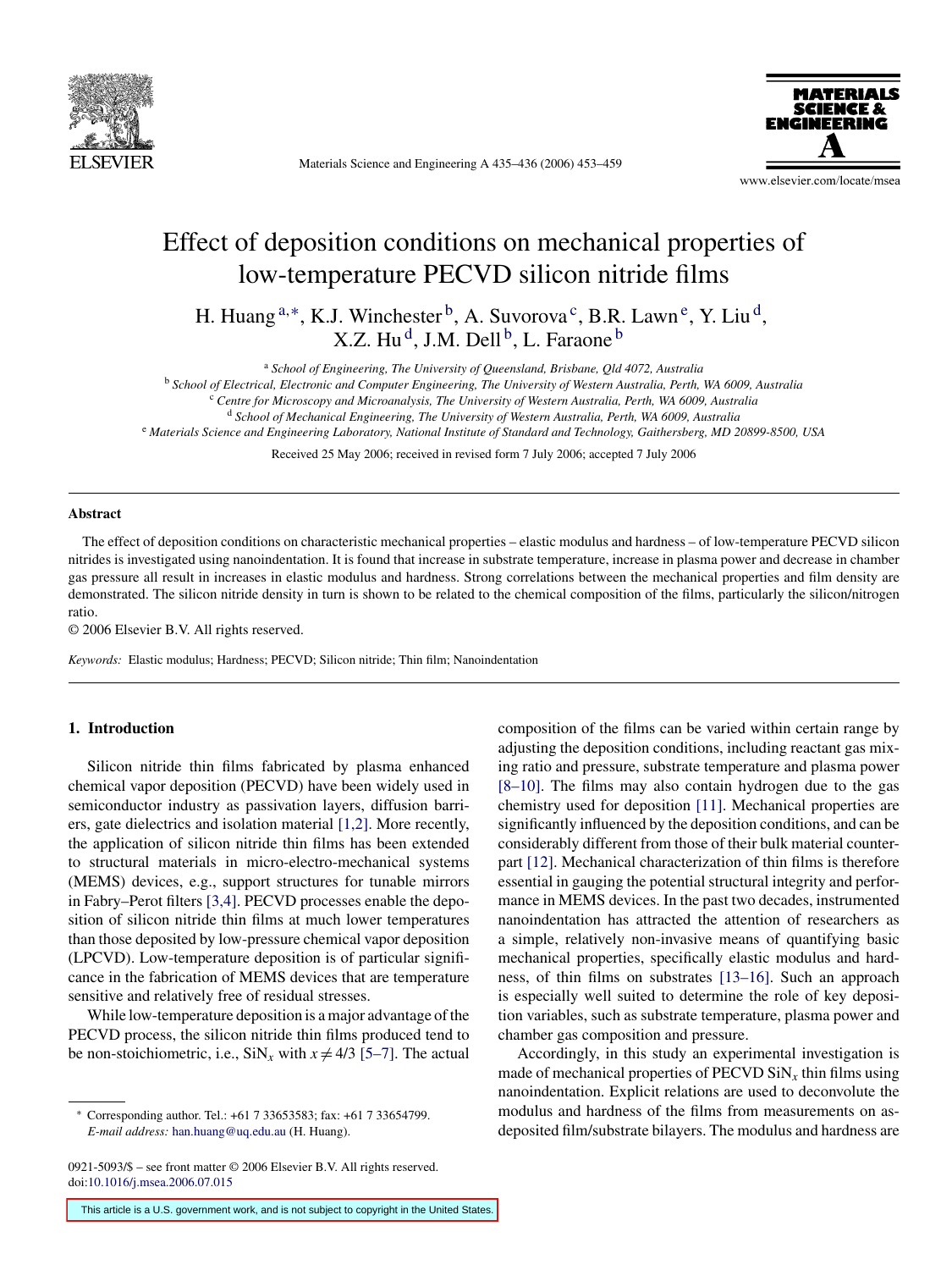<span id="page-3-0"></span>found to correlate strongly with film density, which in turn correlates with ratio of silicon and nitrogen elements within the film. The effect of deposition conditions on the mechanical properties of thin films is discussed in terms of gas chemistry and deposition conditions.

#### **2. Experimental method**

#### *2.1. PECVD silicon nitride thin films*

 $\sin X_x$  thin films were deposited onto 300  $\mu$ m thick (001) Si substrates using a PECVD system (PLASMALAB 80, Oxford Instruments, Oxford, UK). The process gases for PECVD were  $SiH<sub>4</sub>$ , NH<sub>3</sub> and dilutant N<sub>2</sub>. Films were deposited at different substrate temperatures, radio frequency (RF) powers, and chamber gas pressures. Detailed PECVD conditions are listed in Table 1.

The film surfaces were examined using atomic force microscopy (SPM D3000, Digital Instruments, Santa Barbara, USA), scanning electron microscope (Zeiss Supra 55VP, Carl Zeiss AG, Germany), and white light interferometer. The microstructure of the films was examined using cross-sectional transmission electron microscopy (TEM Jeol 3000F).

#### *2.2. Measurement of thin film density*

PECVD  $\text{SiN}_x$  film density was evaluated using a microbalance system. In this system, a quartz crystal was placed at the same level as the Si substrate in the PECVD chamber. The residual stress measurement and microstructural characterization of the films deposited under the same conditions but on different substrates indicated that the change of substrates was unlikely to cause any significant microstructural change in the films deposited, hence their material properties. As a result, the density values of the films grown on the quartz in our experiments can be well correlated to the real densities of those films grown on the Si substrate. Special care was also taken to make sure that the thin film was uniformly deposited on one side of the crystal, the silicon nitride deposition mass increment,  $\Delta m$ , was obtained by measuring the change of resonant frequency,  $\Delta f$ , of the crystal. The relationship between  $\Delta m$  and  $\Delta f$  is described by the Sauerbrey equation [\[17\],](#page-8-0) i.e.,

$$
\Delta f = -\frac{2f_0^2 \Delta m}{(\rho^{1/2} \mu^{1/2} A)}
$$

where  $f_0$  is the fundamental frequency,  $\rho$  the density,  $\mu$  the shear modulus and *A* the actively resonating area of the crystal,

Table 1 PECVD conditions

| Parameter                           | Value              |
|-------------------------------------|--------------------|
| Gas flow ratio: $SiH_4/NH_3/N_2$    | 1/10/20            |
| Substrate temperature $(^{\circ}C)$ | 125, 150, 200, 300 |
| Radio frequency (RF), Power (W)     | 40, 120, 200       |
| Chamber pressure (mTorr)            | 200, 600           |
| Radio frequency (MHz)               | 13.6               |

respectively. Knowing the thin film thickness, measured using a profilometer, the density was thus determined.

#### *2.3. Determination of Si:N ratio in thin films*

Energy dispersive X-ray spectroscopy (EDS) was used to characterize the silicon and nitrogen composition in the thin films. The EDS microanalysis was carried out using an Oxford Instruments EDS detector (Oxford Instruments, Oxford, UK) attached to the SEM. The EDS spectra were obtained using a primary beam energy of 5 keV, which provided sufficient nitrogen and silicon X-ray excitation and appropriate in-depth resolution. The penetration depth of the beam was maintained at less than half the film thickness to avoid substrate effects. The ratio of Si to N in the films was evaluated by comparing a bulk  $Si<sub>3</sub>N<sub>4</sub>$ standard (Tangaloy, Kawasaki, Japan) and using the ZAF correction procedure [\[18\].](#page-8-0) For each film, the EDS spectra were taken at three different spatial locations. The statistical error for the concentration determination was  $\pm 5\%$ .

#### *2.4. Determination of elastic modulus and hardness of thin films*

Nanoindentation experiments were conducted using a Hysitron TriboScope (Hysitron, Minneapolis, MN) nanomechanical testing instrument. A Berkovich indenter with a tip radius of 100 nm was used. For each specimen, 25 indents were performed at loads ranging from 40 to 9000  $\mu$ N. Repeated indentation tests were performed on different specimens, and means and standard deviation were calculated. AFM was used to confirm that the indents were well-formed over this penetration range, as shown in Fig. 1. Determinations of elastic modulus *E* and hardness *H* were made from the load–displacement curves [\[14\]](#page-8-0) over indenter penetration depths ranging from 50 to 250 nm.



Fig. 1. AFM image of indent impressed using a load of 9 mN, showing well formed impression without pile-up along indent edges.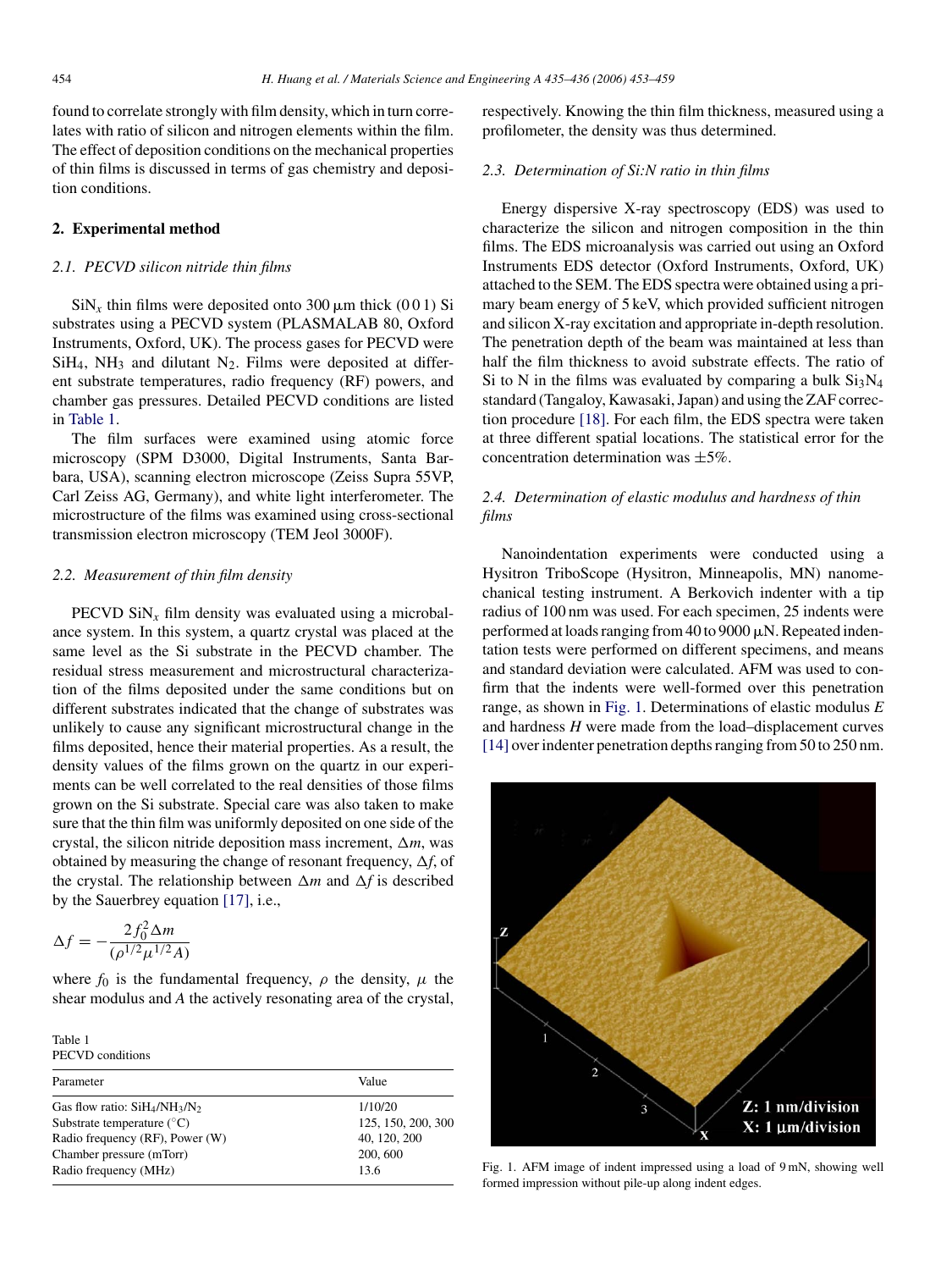<span id="page-4-0"></span>For this purpose, a simple, empirical power-law relation was used to deconvolute *E* and *H* [\[16\]:](#page-8-0)

$$
E = E_{\rm s} \left( \frac{E_{\rm f}}{E_{\rm s}} \right)^L \tag{1a}
$$

$$
H = H_{\rm s} \left(\frac{H_{\rm f}}{H_{\rm s}}\right)^M \tag{1b}
$$

where subscripts f and s denote film and substrate and the indices *L* and *M* are dimensionless sigmoidal functions

$$
L = \frac{1}{[1 + A(h/d)^C]}
$$
 (2a)

$$
M = \frac{1}{[1 + B(h/d)^D]}
$$
 (2b)

where *h* and *d* are the indentation contact depth and film thickness, respectively, and *A* = 3.76, *B* = 1.47, *C*= 1.38 and *D* = 1.71 are coefficients [\[16\].](#page-8-0)

#### **3. Results**

#### *3.1. Surface characteristics and microstructure of thin films*

The SEM and AFM examinations of the film surface revealed that the films have "orange peel" characteristics. Fig. 2 shows an example viewed in the SEM. The surface features appeared equiaxial and their lateral scale ranged from 30 to 50 nm. AFM imaging and white light interferometry indicated that the films have a surface roughness of  $\leq 5$  nm. No porosity was observed on the examined surfaces down to 5 nm resolution. TEM examinations indicated that the films studied were amorphous and homogeneous in atomic structure with depth, and defect-free. Fig. 3a and b are the TEM cross-sectional images of the film deposited at 125 ◦C, showing the microstructures near the film surface and the interface between the film and the Si substrate, respectively. No microstructural change was observed along the growth direction and the film appeared to be homogeneous. The diffraction pattern inserted in Fig. 3a indicated that the film was amorphous. Fig. 3c showed the microstructure of the



Fig. 2. SEM micrograph of PECVD silicon nitride deposited at 125 ◦C, showing surface "orange peel" structure.



Fig. 3. (a) and (b) TEM micrographs of PECVD silicon nitride deposited at 125 ◦C, showing homogeneous structure along growing depth. (c) TEM micrograph of PECVD silicon nitride deposited at 300 ◦C. Inserted pictures are diffraction patterns of the films.

film deposited at the highest temperature of  $300 °C$ , which was almost identical to that of the film deposited at 125 ◦C. The inserted diffraction pattern in Fig. 3c also indicated that this film had an amorphous structure.

#### *3.2. Nanoindentation data*

Values of  $E$  and  $H$  for the SiN<sub>x</sub>/Si bilayer systems are plotted as a function of the *h*/*d* in [Figs. 4–6](#page-5-0) for different substrate temper-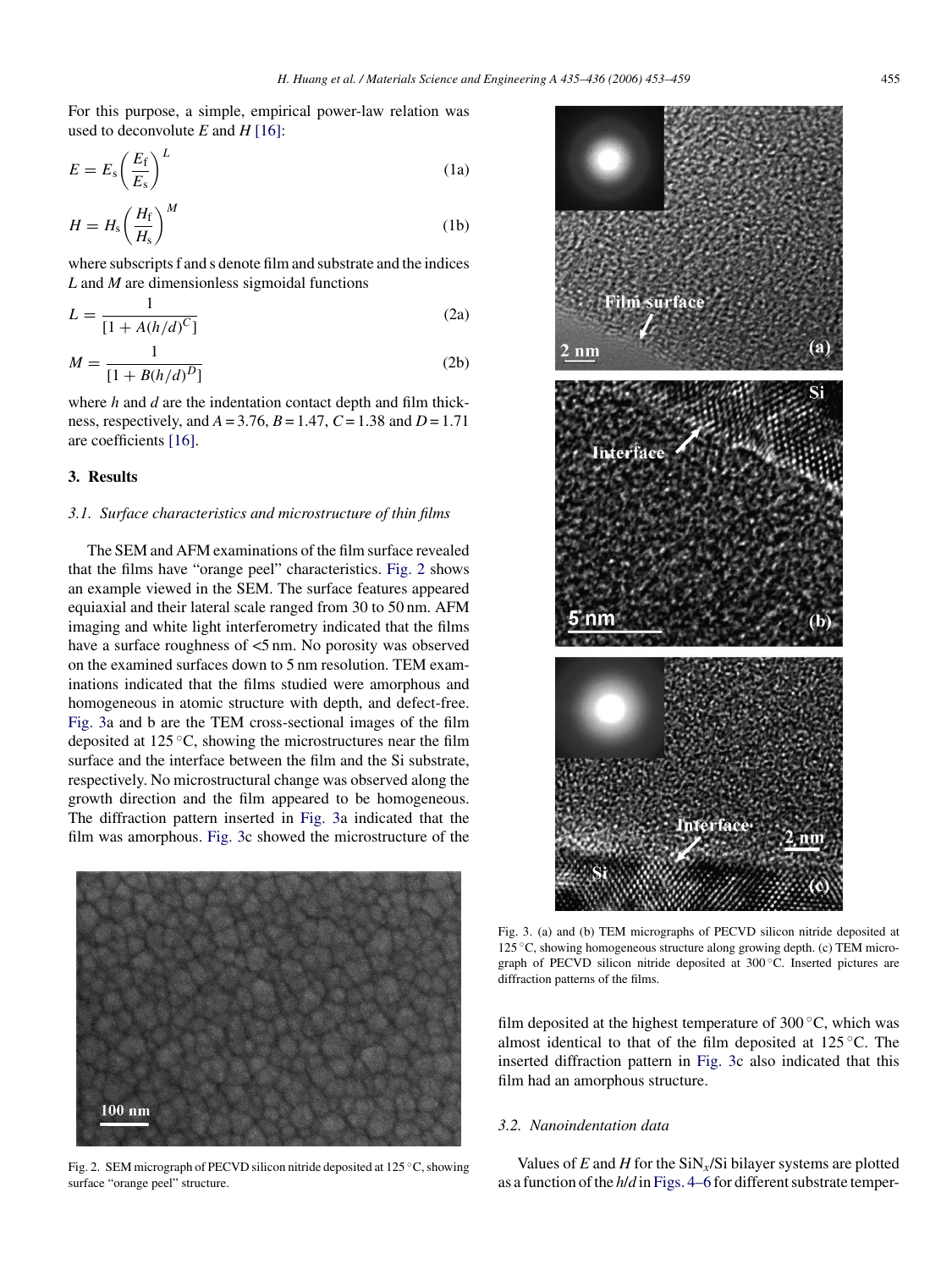<span id="page-5-0"></span>

Fig. 4. Elastic modulus *E* and hardness *H* of PECVD silicon nitride films deposited at different substrate temperatures, plotted as a function of *h*/*d*. Fixed RF power and chamber pressure, film thicknesses are listed in Table 2. For the films deposited at 125 and 200 °C, open and solid legends are their data obtained from the thinner and thicker films, respectively. Data points are means. Solid curves are best fits according to Eqs. [\(1\) and \(2\).](#page-4-0)

atures, RF powers and gas chamber pressures, respectively. Data points in these figures are means of a minimum of 5 indents at each test condition. Standard deviations (omitted from the plots to avoid excessive data overlap) are typically less than 5% of mean values. Solid curves are the best fits of Eqs. [\(1\) and \(2\)](#page-4-0) to the average  $E(h/d)$  and  $H(h/d)$  data using  $E = 169.5$  GPa and  $H = 12.7$  GPa for  $(100)$  silicon [\[16\]. F](#page-8-0)or all the conditions used, these curves approach the Si limiting values asymptotically at



Fig. 5. Elastic modulus *E* and hardness *H* of PECVD silicon nitride films deposited at different RF powers, plotted as a function of *h*/*d*. Fixed temperature and chamber pressure, film thicknesses listed in Table 2. Data points are means. Solid curves are best fits according to Eqs. [\(1\) and \(2\).](#page-4-0)

large *h*/*d*. Likewise, the asymptotic bounds of the curves at small *h*/*d* represent *E* or *H* values for the thin films. Note that the *E* and *H* data fall on common curves for each set of deposition conditions, independent of film thickness *d*. The film properties under various deposition conditions produced by empirical fitting are summarized in Table 2.

Distinctive trends are evident from the nanoindentation data. Fig. 4 reveals substantial reductions in both *E* and *H* with decrease of substrate temperature from 300 to 125 ◦C, for fixed RF power and chamber pressure. Similarly, Fig. 5 reveals

Table 2 Mechanical properties of PECVD thin films under various deposition conditions

| Substrate<br>temperature $(^{\circ}C)$ | $RF$ power $(W)$ | Chamber<br>pressure (mTorr) | Film thickness (nm) | Density $(Mg/m^3)$ | Elastic modulus (GPa) | Hardness (GPa) |  |  |
|----------------------------------------|------------------|-----------------------------|---------------------|--------------------|-----------------------|----------------|--|--|
| 125                                    | 120              | 600                         | 600, 1195           | $2.2 \pm 0.2$      | $106.8 \pm 2.5$       | $11.9 \pm 0.5$ |  |  |
| 150                                    | 120              | 600                         | 650                 | $2.3 \pm 0.2$      | $124.8 \pm 2.5$       | $13.5 \pm 0.4$ |  |  |
| 200                                    | 120              | 600                         | 605, 1190           | $2.6 \pm 0.3$      | $140.2 \pm 3.4$       | $15.6 \pm 0.7$ |  |  |
| 300                                    | 120              | 600                         | 585                 | $2.8 \pm 0.3$      | $198.1 \pm 1.8$       | $22.1 \pm 0.5$ |  |  |
| 150                                    | 40               | 600                         | 595                 | $2.0 \pm 0.2$      | $110.6 \pm 2.2$       | $11.4 \pm 0.7$ |  |  |
| 150                                    | 200              | 600                         | 1210                | $2.4 \pm 0.2$      | $130.3 \pm 2.1$       | $14.4 \pm 0.6$ |  |  |
| 150                                    | 120              | 200                         | 715                 | $2.5 \pm 0.3$      | $142.1 \pm 1.8$       | $15.4 \pm 0.6$ |  |  |
|                                        |                  |                             |                     |                    |                       |                |  |  |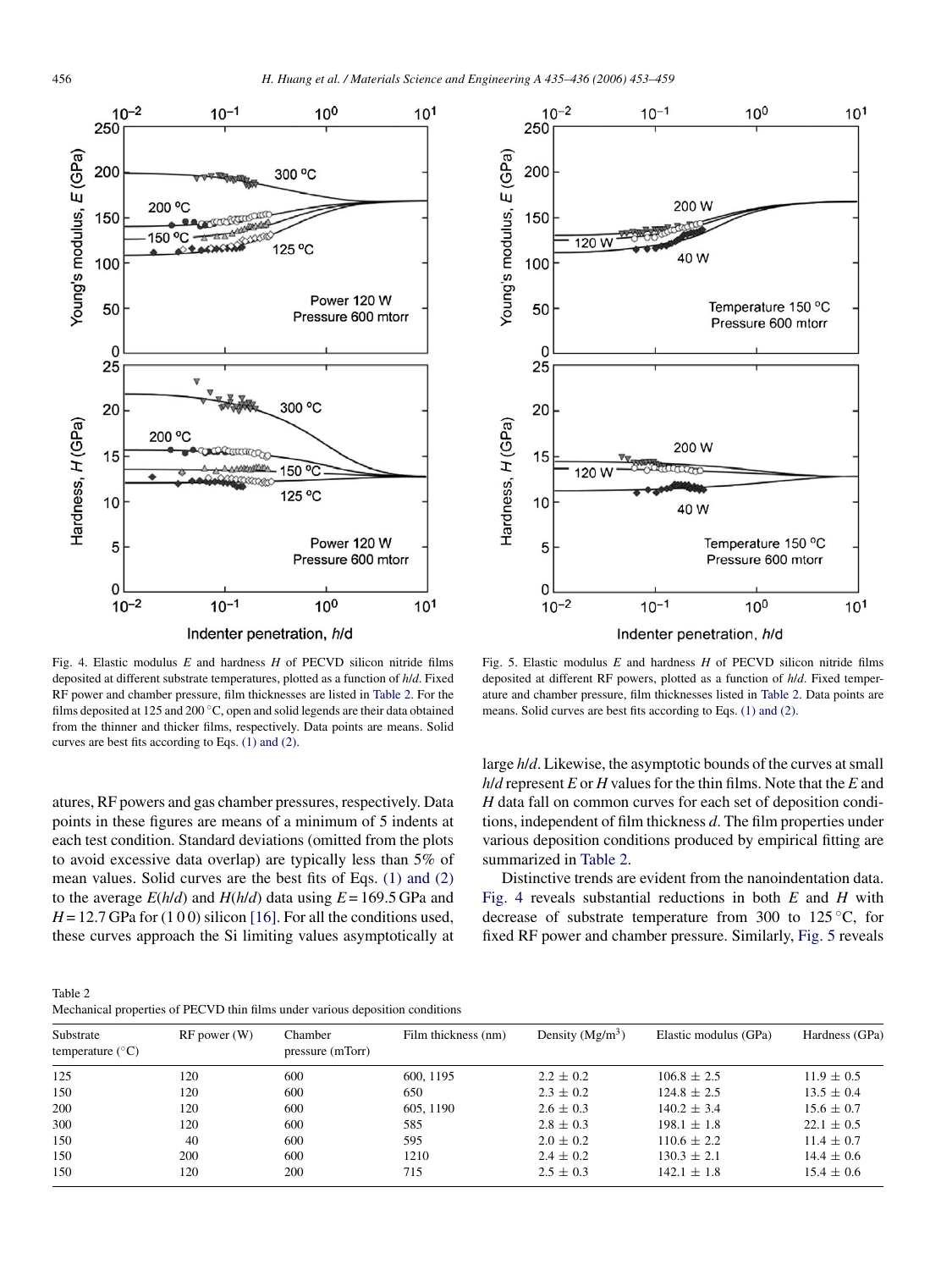<span id="page-6-0"></span>

Fig. 6. Elastic modulus *E* and hardness *H* of PECVD silicon nitride films deposited at different chamber pressures, plotted as a function of *h*/*d*. Fixed RF power and substrate temperature film thicknesses listed in [Table 2.](#page-5-0) Data points are means. Solid curves are best fits according to Eqs. [\(1\) and \(2\).](#page-4-0)

decreases in *E* and *H* with decreasing RF power, for fixed substrate temperature and chamber pressure. Conversely, Fig. 6 shows an increase in *E* and *H* with decreasing chamber pressure, at fixed RF power and substrate temperature.

#### *3.3. Correlation of mechanical properties with density and composition stoichiometry*

Fig. 7 plots *E* and *H* obtained from the data fitting in [Figs. 4–6](#page-5-0) as a function of film density, values of which are included in [Table 2.](#page-5-0) For comparison, singular data points (open symbols) are included for a much denser, LPCVD silicon nitride specimen deposited at a considerably higher temperature of 830 °C [\[16\].](#page-8-0) (For this latter film a density  $3 \text{ Mg/m}^3$ , equivalent to bulk stoichiometric silicon nitride, was assumed [\[19\].\)](#page-8-0) A correlation between mechanical properties and density is apparent.

To relate these results to film composition, Fig. 8 plots density as a function of Si:N ratio from the EDS measurements. Again, a comparison data point for LPCVD silicon nitride is included, assuming stoichiometric ratio. A near-linear dependence is evident in the data.



Fig. 7. Elastic modulus *E* and hardness *H* of PECVD silicon nitride films deposited under various conditions, plotted as a function of film density. Data represent best-fit values from [Figs. 4–6, s](#page-5-0)olid curve is empirical fit. Open symbol represents LPCVD silicon nitride.



Fig. 8. Film density plotted as a function of ratio of silicon to nitrogen in PECVD silicon nitride films. Open symbol represents LPCVD silicon nitride.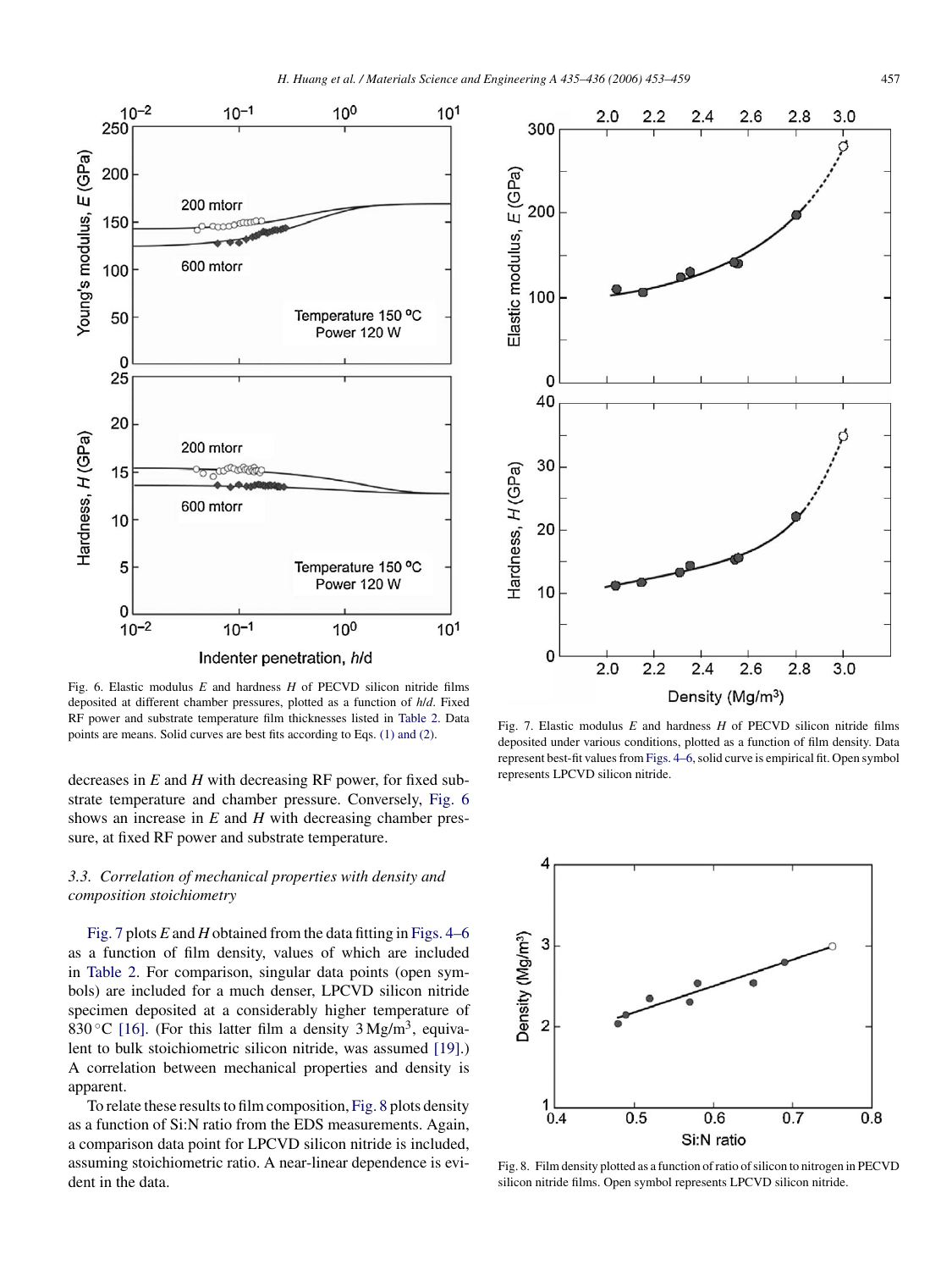#### <span id="page-7-0"></span>**4. Discussion**

In this paper, nanoindentation has been used to quantify the mechanical properties of PECVD silicon nitride thin films on silicon substrates. It is well documented that when using instrumented nanoindentation to determine elastic modulus and hardness, it may be necessary to allow for residual stresses [\[20,21\]. I](#page-8-0)n some cases these residual stresses can be substantial, and can superpose onto the indentation shear stresses driving the deformation process, thereby modifying the apparent property values [\[22,23\].](#page-8-0) However, the residual stresses in the low-temperature PECVD films studied here were relatively low, between ±250 MPa over the density range studied [\[24\].](#page-8-0) Such effects of stress are expected to be low as the measured maximum level of 250 MPa [\[24\]is](#page-8-0) less than 3% of the lowest hardness [\(Table 2\)](#page-5-0). One manifestation of large residual stresses is an exaggerated material pileup around the indentation, a feature conspicuously absent in [Fig. 1](#page-3-0) [\[22,23\].](#page-8-0)

Values for elastic modulus *E* and hardness *H* have been determined, making use of simple empirical formulae to deconvolute data for the film/substrate bilayers in [Figs. 4–6.](#page-5-0) These figures are normalized along the indentation penetration coordinate *h* so that data for films of different thicknesses *d* fall onto a common curve for any given set of deposition conditions. The *E* and *H* curves tend asymptotically to values for silicon at large *h*/*d* and for the film at small *h*/*d*. The results confirm that *E* and *H* for the PECVD silicon nitride films vary significantly with changes in substrate temperature, RF power and chamber pressure. Accordingly, nanoindentation presents itself as a simple and convenient probe technique for following variations in mechanical properties of thin films.

The variations in *E* and *H* with deposition conditions appear to correlate with changes in film density. These variations can be substantial, for instance up to a factor of 3 in [Fig. 7. I](#page-6-0)t follows that nanoindentation can be used as a density probe, once basic data for any given PECVD silicon nitride system are obtained. This is a useful conclusion, because density determinations of thin films can be difficult and time consuming. The question then arises as to the origin of such density changes. Two possibilities are: (i) an increase in porosity, or (ii) a change in chemical composition. Our failure to detect any porosity from SEM and TEM examinations (Section [3.1\)](#page-4-0) would appear to rule out the first of these hypotheses. On the other hand, the correlation between density and Si:N ratio in [Fig. 8](#page-6-0) leaves open the second hypothesis. The only issue that remains is the manner in which deposition conditions affect the chemical composition of the films, and thence the Si:N stoichiometry.

To resolve this last issue, consider the chemistry of the silicon nitride film deposition. The synthesis in this study used a silane  $(SiH<sub>4</sub>)$  and ammonia  $(NH<sub>3</sub>)$  gas mixture as the source of Si and N. Under the condition of 10:1 NH3:SiH4 ratio [\(Table 1\),](#page-3-0) a twostage reaction [\[5\]](#page-8-0) may occur

$$
SiH_4 + 4NH_3 \xrightarrow{plasma} Si(NH_2)_4 + 4H_2
$$
\n(3a)

$$
3Si(NH_2)_4 \xrightarrow{heat} Si_3N_4 + 8NH_3 \tag{3b}
$$

(while dilutant nitrogen was also present in the precursor gases, the deposition rate due to reaction between SiH4 and dissociated  $N_2$  for the PECVD conditions in the present experiments was negligible). With regard to Eq. (3a), RF power and chamber pressure are the main variables that affect aminosilane formation density and ion movement in the plasma, and subsequently influence aminosilane interaction with the film growth surface: higher RF power enhances aminosilane formation in the plasma; and in combination with lower chamber pressure, enhances ion bombardment on the substrate. The enhancement of ion bombardment in turn increases the packing density of the aminosilane on the substrate, leading to an increase in film density. Eq. (3b) implies the effect of substrate temperature on the stoichiometry of the silicon nitride formed. It is well known that stoichiometric  $Si<sub>3</sub>N<sub>4</sub>$  can be formed at high enough substrate temperature, but that this stoichiometry is compromised at the lower temperatures used here [\[5,6\].](#page-8-0) The lower-temperature films are also believed to contain a greater fraction of hydrogen, from incomplete dissociation of  $Si(NH<sub>2</sub>)<sub>4</sub>$  in Eq. (3b), in which case it may be more appropriate to describe the product as  $\text{SiN}_x\text{H}_y$  [\[5,6\]. U](#page-8-0)nder such conditions the Si:N ratio would be expected to diminish, as evidenced by the EDS results in [Fig. 8,](#page-6-0) reducing the film density still further.

#### **5. Concluding remarks**

The results shown in this paper clearly indicate that the elastic modulus, hardness, film density and chemical composition of low-temperature PECVD  $\text{SiN}_x$  films are significantly influenced by deposition conditions. Therefore, characterization of such properties is important for MEMS design and performance analysis. Modulus, hardness, film density and Si:N ratio are found to increase with increase in substrate temperature, and with increase in plasma power and decrease in chamber pressure. Strong correlations between the mechanical properties and the density of the films and between the density and the Si:N ratio are demonstrated.

The low temperature PECVD  $\text{SiN}_x$  would appear to be a viable structural material for MEMS fabrication. Even though film density does diminish with deposition temperature down to 125  $\degree$ C, there is no indication of porosity or other potentially degrading microstructural defects. Perhaps most importantly, the basic mechanical properties of films for MEMS can be tailored to specification via judicious choice of deposition conditions.

#### **Acknowledgements**

The authors wish to thank Prof. M. B. Bush and Dr. M. Saunders from The University of Western Australia (UWA) for fruitful discussions. They would also like to acknowledge the sponsorship by the Australian Research Council (ARC) through discovery projects.

#### **References**